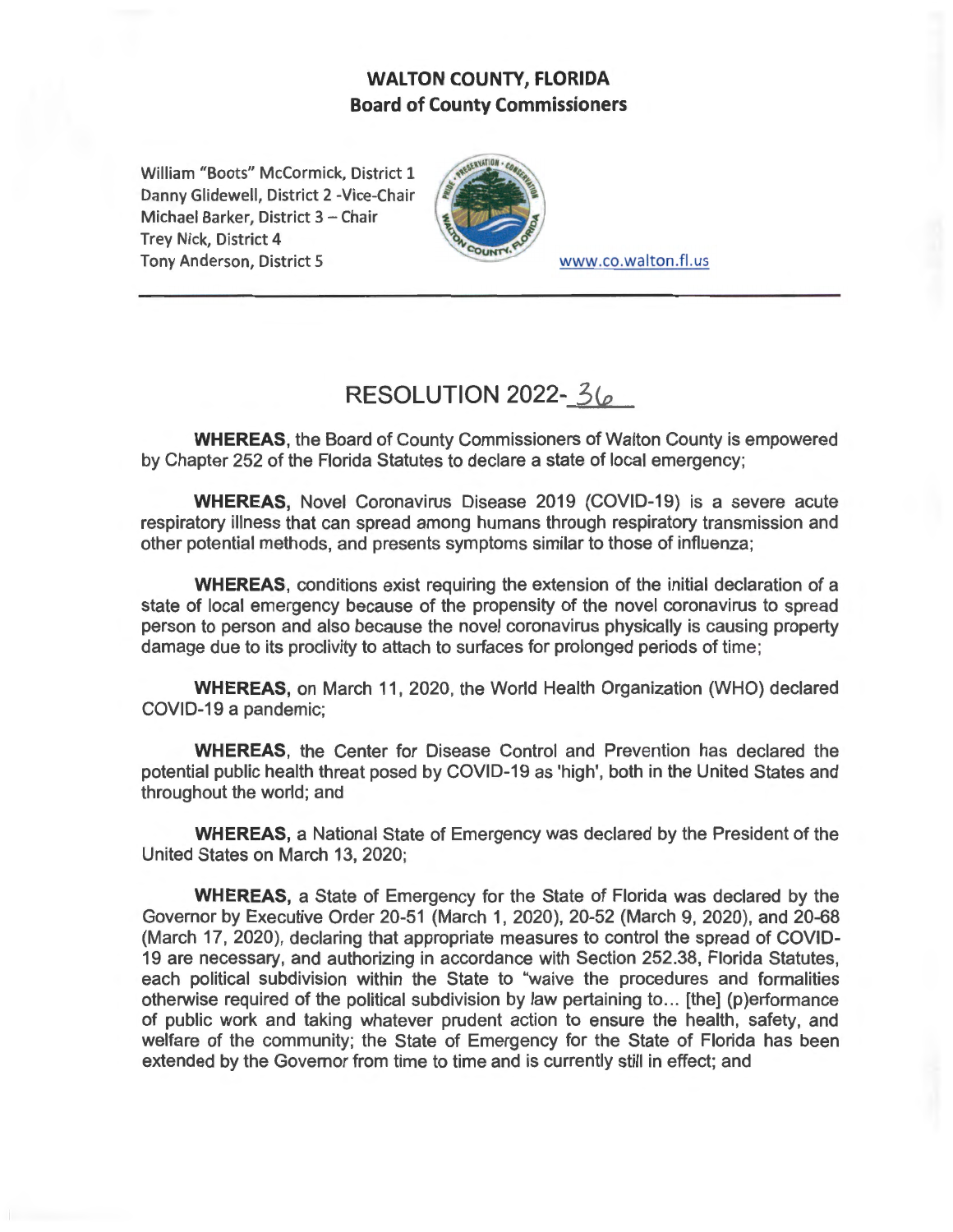**WHEREAS,** the Walton County Board of County Commissioners declared a Local State of Emergency on March 16, 2020, which has been extended to the present date;

**WHEREAS,** since the declaration of a State of Emergency for the State of Florida on March 1, 2020, the Governor has found it necessary and appropriate to issue additional Executive Orders to slow the spread of COVID-19, and has modified existing restrictions to implement a phased reopening process, and has provided parameters for the conduct of permitted business operations, directed compliance with health and safety practices as established by the Centers for Disease Control and Prevention (CDC), and elaborated other restrictions and modifications to previous orders; and

**WHEREAS,** the Walton County Board of County Commissioners further finds and determines that the COVID-19 pandemic is a fluid emergency situation which may require loosening or tightening restrictions based on the number of cases, hospitalizations, rates of infection, and limited resources of the County, Emergency Medical Personnel, Walton County Sheriff's Office, Florida Department of Health, and area medical providers;

**WHEREAS,** it is the duty of Walton County to take protective measures - including activation of the emergency operation center, procurement of personal protective equipment, consequence management, and similar activities to support the public health and safety of the community;

**WHEREAS,** Walton County is encountering an impending serious threat to the health of the residents and visitors of Walton County;

**WHEREAS,** Walton County began implementing preparations to address the serious public health threat on January 31, 2020;

**WHEREAS,** certain specialized equipment and personnel may be required to adequately respond to the needs of its citizens;

**WHEREAS,** other measures may have to be taken in order to mitigate the potential for causing further threatening conditions within the County;

**WHEREAS,** it is necessary and appropriate to take action to ensure that COVID-19 remains controlled, and that residents and visitors in Florida remain safe and secure;

**WHEREAS, the Board of County Commissioners of Walton County resiplies that** it is necessary to declare a state of emergency from 2:30pm (C.D.T.) April 12, 2022, and ending on April 19, 2022 at 2:30pm (C.D.T.) because the County will be impacted to such an extent that resources from the State will be needed to assist with the emergency response and recovery, and the County also needs all the powers available to a County under a State of Emergency declaration.

**NOW, THEREFORE, BE IT RESOLVED** that the Board of County Commissioners of Walton County, Florida, does hereby proclaim: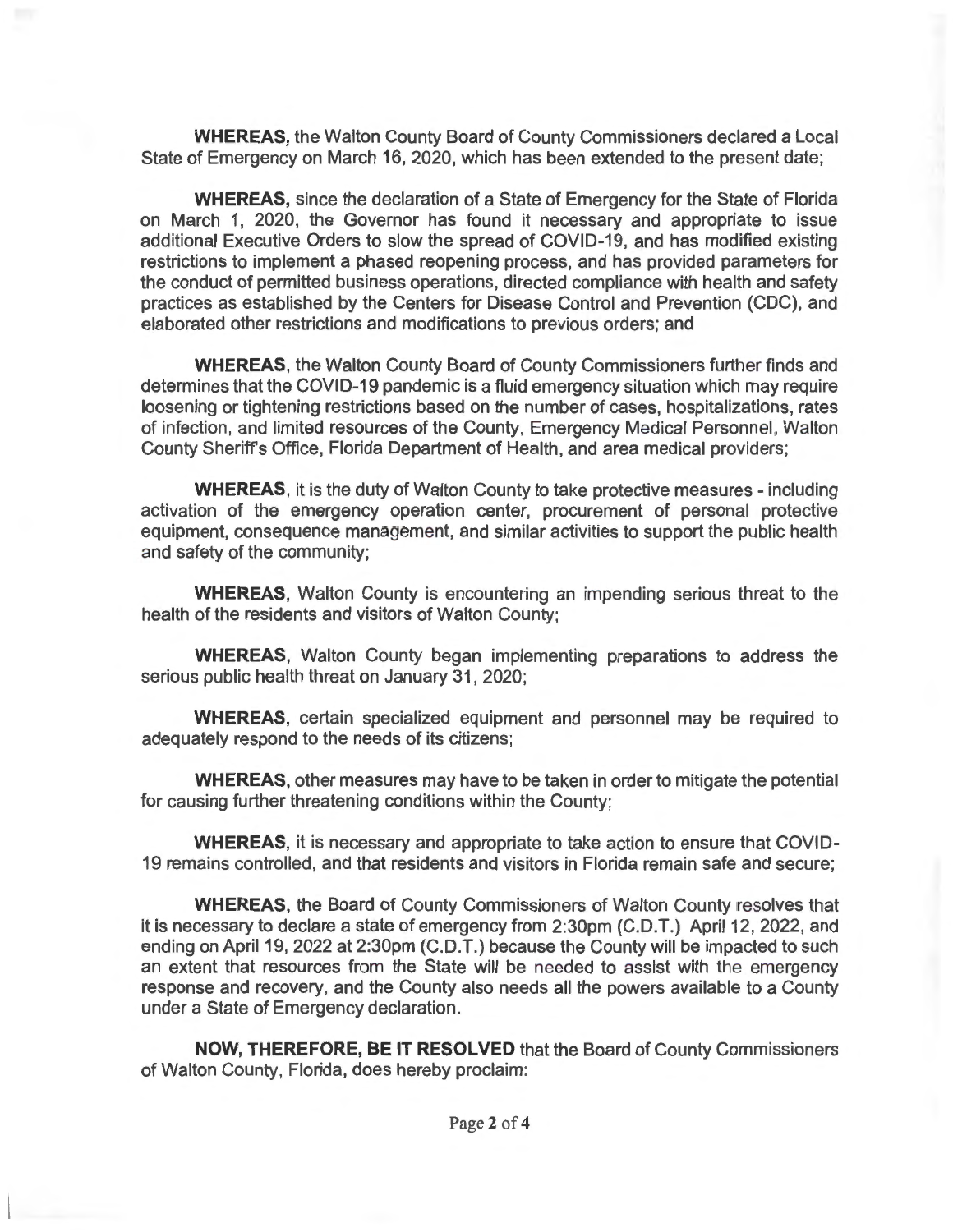- 1. That a local state of emergency exists in Walton County, Florida, from 2:30pm (C.D.T.) April 12, 2022, and ending on April 19, 2022, at 2:30pm (C.D.T.) due to the global COVID-19 pandemic;
- 2. That the Board of County Commissioners of Walton County, Florida, hereby enlists the aid of the Honorable Governor of the State of Florida, the State Cabinet, and our Federal Representatives in Washington, D.C., for assistance in its time of need; and
- 3. That pursuant to Section 252.38(3), Florida Statutes (2019), during this State of Emergency, the Walton County Board of County Commissioners hereby waives the procedures and formalities otherwise required of Walton County by law pertaining to:
	- a. Performance of public works, and taking whatever prudent action is necessary to ensure the health, safety, and welfare of the community;
	- b. Entering into contracts;
	- c. Incurring obligations;
	- d. Employment of permanent and temporary workers;
	- e. Utilization of volunteer workers;
	- f. Rental of equipment;
	- g. Acquisition and distribution, with or without compensation, of supplies, materials, and facilities; and
	- h. Appropriation and expenditure of public funds,

to the extent necessary to carry out County functions necessary to ensure the health, safety, and welfare of the community and to protect lives and property.

- 4. A violation of this Emergency Declaration shall constitute a criminal offense and shall be punishable as provided in Section 252.50, Florida Statutes;
- 5. This Emergency Declaration shall supersede all inconsistent or conflicting Ordinances, Resolutions or Declarations;
- 6. If any portion of this Emergency Declaration is determined by any Court to be invalid, the invalid portion shall be stricken, and such striking shall not affect the validity of the remainder of this Emergency Declaration. If any Court determines that this Emergency Declaration, or any portion hereof, cannot be legally applied to any individual(s), group(s), entity(ies), property(ies), or circumstance(s), such determination shall not affect the applicability hereof to any other individual, group, entity, property, or circumstance;
- 7. That this local State of Emergency shall exist and remain in effect from 2:30pm (C.D.T.), April 12, 2022 to April 19, 2022, at 2:30pm (C.D.T.) and may be extended and/or modified as provided by law.